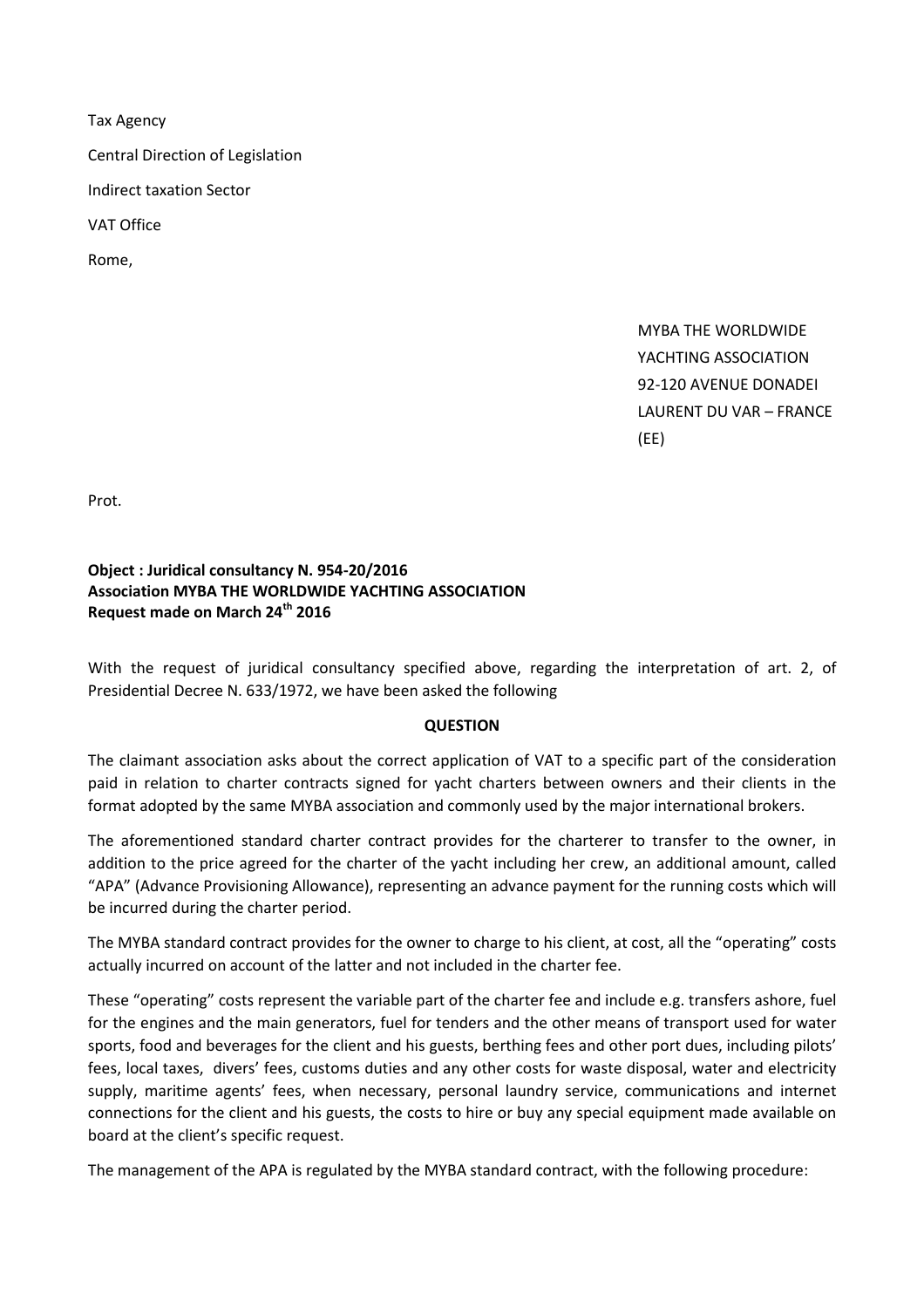- prior to the departure of the charter the client, within the dates and on the designated account indicated in the charter contract, and normally held by the broker, transfers together with the price of the charter, an "advance payment for future costs" of about 20-30 percent of the price agreed for the charter, so that the Captain, during the charter, may meet all the "operating" costs connected to the yacht;
- the advance payment (APA), is later transferred by the broker and/or by another agent indicated by the contract (the stakeholder) directly to the Captain, or to the owner for onward transmission to the Captain of the yacht prior to the beginning of the charter. The owner never acquires these funds with definitive effect. These funds are at the exclusive disposal of the Captain to be managed on behalf and in the sole interest of the client , to meet any operating costs associated with the cruise;
- during the charter, the Captain, upon the instructions of the client, or in respect of any purchases directly related to the proper running of the charter (e.g. purchases of fuel, beverages, etc.) may, on his own initiative, arrange purchases from different providers. During the charter the Captain shall however inform the client, at regular intervals, of the operating costs paid by using the APA. The client is contractually also bound to make additional payments to the APA if the funds should not be enough to meet the remaining operating costs of the charter;
- at the end of the charter, the Captain provides to the client a detailed account of all the "operating" costs paid using to the APA, with as many supporting receipts as possible. In case the aforementioned funds are not sufficient to meet all the costs incurred, the client will pay to the Captain the balance, otherwise the Captain and/or the broker will return to the client any surplus funds.

That said, the claimant association asks which is the correct tax regime, for VAT purposes, applicable to the abovementioned sums.

## **INTERPRETATIVE SOLUTION INDICATED BY THE TAX-PAYER**

The claimant association, on the basis of art. 2, paragraph 3, lett. a), of Presidential Decree N. 633/1972, considers that the transfer of the sums of the so-called APA, from the client to the owning Company, is an operation falling outside the scope of application of VAT and, as such, does not entail for the owner any obligations to issue an invoice, to register and to declare, for lack of the objective conditions for the application of the tax.

## **OPINION FROM THE TAX AGENCY**

In order to define the matter highlighted by the claimant, we consider it helpful to recall art. 2 of Legislative Decree N. 171 of 2005, providing for the commercial use of the yachts. In particular, letter a) of paragraph 1 provides that a yacht is considered used for commercial purposes when it is used for lease and charter activities.

Regarding the specific regulation of the charter contract of yachts we have to refer to articles 47, 48 and 49 of the same Legislative Decree N. 171.

On the basis of the wording of the aforementioned articles, a charter agreement is a contract by which a party (the lessor), in consideration of an agreed charter fee, undertakes to make available to another party (charterer) a yacht for a fixed period of time to be spent for recreational purposes in sea areas or in inland waters at his choice, stationary or in navigation, at the conditions stipulated by such contract.

Hence, a yacht charter is a legal transaction defined by Law N. 172 of 2003; however, we must consider that the aforementioned sources of law are limited to certain aspects and do not provide for an exhaustive regulation.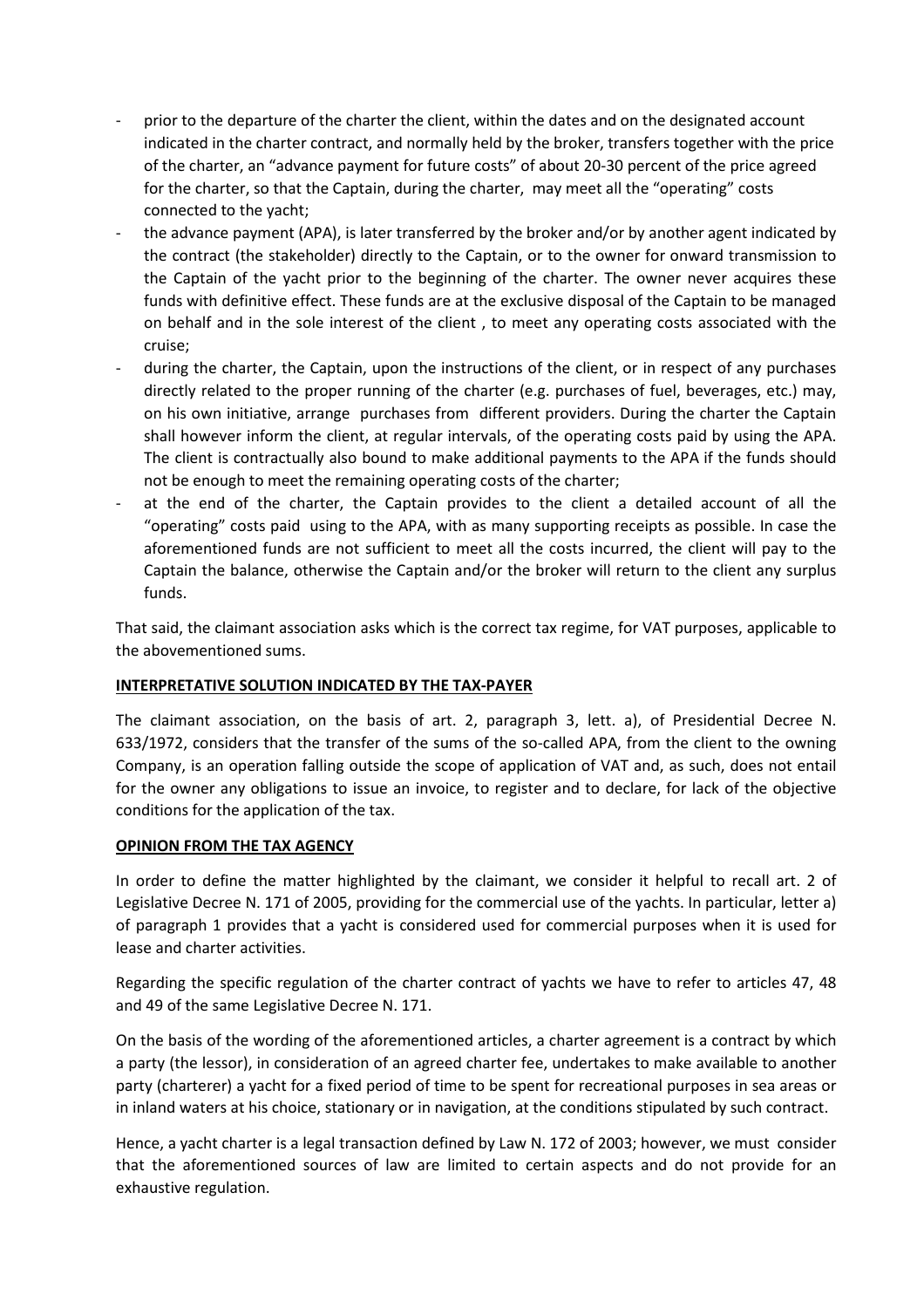Consequently, problems may arise regarding the burdens and the obligations of the parties, their respective responsibilities and the extent of the same.

In this respect, it appears to be useful to refer to the most frequently used forms of charter contracts and to the provisions of art. 49 of the aforementioned Italian Recreational Craft Code which, regarding the variable costs of a time charter, draws on the principles stated by art. 387 of the Italian Code of Navigation, expressly imposing certain obligations on the charterer.

On these grounds, considering the representations of the claimant association and on the basis of the wording of clause 8 of the MYBA standard charter agreement, we are of the opinion that the portion of the funds of the APA which are advanced by the charterer to the Captain of the yacht, represent the advance coverage of those "operating" costs representing the variable part of the cost of the charter and serve to cover various costs that arise in relation to the navigation and the parking of the chartered vessel, as well as the costs incurred for the personal needs (food, beverages, transports, etc.) of the charterer during the charter.

The MYBA contractual provisions and the guidelines for the Captains issued by the same claimant association are clear in establishing not only that (also from a financial point of view) the APA funds are not acquired by the owner, as they are normally transferred directly by the broker or the stakeholder to the Captain (and also in cases where they pass through the owner's accounts, they are still financial transfers aimed at transferring the funds to the Captain), but also in establishing the direct responsibility of the Captain towards the charterer in respect of the management of these funds which therefore, from a juridical point of view, represent sums falling within the legal sphere of the charterer, entrusted to the Captain, intended to be used for the purchase of what the charterer requests for himself and for his guests, as well as for the aforementioned "operating" costs.

 In light of the above, in our opinion, the specific sums relating to the APA, which pursuant to the above regulation comprise obligations clearly placed on the charterer, to satisfy navigational needs such as the provision of fuel, water and lubricating oils necessary for the functioning of the propulsion machinery and any auxiliary equipment on board, as well as the expenses related to the commercial use of the yacht, including anchorage and canal costs – are included in the scope of a bilateral juridical relationship within which the aforementioned sums are part of the actual price of the services provided by the owner.

It follows, that such sums have to be considered as part of the charter price and, as such, to be included in the relevant taxable basis.

In particular, it is pointed out that the "operating" costs for the consumption of goods, typically fuel and lubricating oils, which are the variable part of the charter fee and which, for logical and economic reasons as well as for the abovementioned juridical reasons, even if at the expense of the charterer, necessarily:

- a) are bought by the owner and intended to blend with what is already on board,
- b) are determined, for the purpose of being charged to the charterer, on the basis of the effective consumption,
- c) are charged to the charterer on the basis of an ex-post calculation, possible only once the data of the effective consumption is available,
- d) contribute to form the total cost of the charter charged by the owner to the charterer.

In fact, the variable part of the charter price, on the basis that it is proportionate to the extent of the consumption (typically fuel and lubricating oils) which is measurable only once the data on the effective consumption is known, may be quantified only once the yacht has finished the charter, because only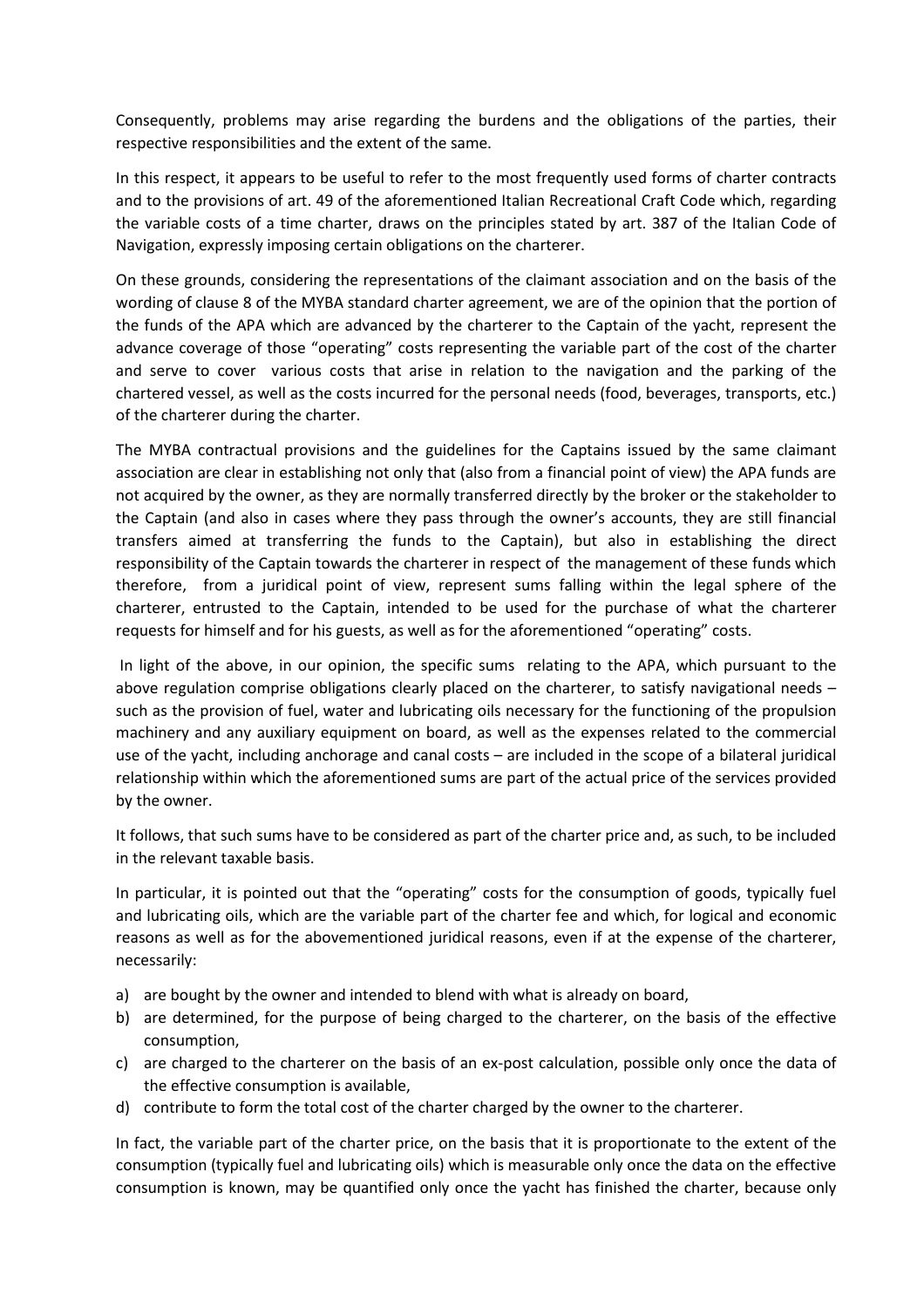when the yacht docks into the re-delivery port can the effective consumption be determined on the basis of an ex-post calculation.

According with the operating rules of the APA, as soon as the consumption is determined, the owner charges to the charterer this variable part of the charter price, which the Captain can financially settle by using the APA funds under his management.

For these reasons, only at the completion of the charter, under a strict timeline, it is possible to:

- quantify the variable part of the charter price which, as it is linked to the actual consumption of fuel and lubricating oils, is "anchored to factual elements not yet carried out and thus not knowable by the parties" (similarly Ministerial Circular May 21-st 2013, N. 16/E) until the end of the charter,
- financially settle this variable part of the charter price.

Finally, we point out that the part of the APA funds used by the Captain, under specific request of the charterer, to buy goods and services for personal use – suitable to meet the charterer's and his guests' personal needs, as for example food and beverages for their consumption or other personal services – which do not present any link with the enjoyment of the chartered yacht and for her navigation or parking, provided that they are properly documented, can be considered outside the scope VAT.

On these grounds, we believe that, for VAT purposes,

- in the relationship between the Owner and the charterer, at the moment of the transfer to the Captain, the APA funds, even when they pass through accounts held by the owner but intended to be in any case transferred to the Captain, remain within the charterer's legal sphere, although under the Captain's management and, as they do not constitute payment for any sale of goods or provision of services are not relevant for VAT purposes, as per art. 2, paragraph 3, letter a) of Presidential Decree N. 633/1972, insofar as they amount to a "mere financial transfer",
- the specific sums of the APA, which, as per the abovementioned legal provisions, constitute obligations expressly stated to be borne by the charterer, to satisfy the navigation needs – such as the provision of fuel and lubricating oils necessary for the functioning of the machinery and any auxiliary equipment on board, as well as the expenses related to the commercial use of the yacht, including anchorage and canal costs – are included in the scope of a juridical bilateral relationship within which the aforementioned sums are part of the actual price of the services provided by the owner,
- the assessment of this variable part of the charter price which is linked to the actual consumption of fuel and lubricating oils, is "anchored to factual elements not yet carried out and thus not knowable by the parties" until the end of the charter, correctly charged by the owner to the charterer ex post on the basis of the actual consumption and by the latter financially settled through the APA made available to the Captain, must be considered as an integral part of the charter price and, as such, to be included in the relevant tax basis,
- the fiscal relevance of this higher price (which in any case can be determined only on the basis of an ex post report) will be determined on the basis of the effective use, recorded in a detailed report prepared by the Captain and countersigned by the charterer at the end of the charter.